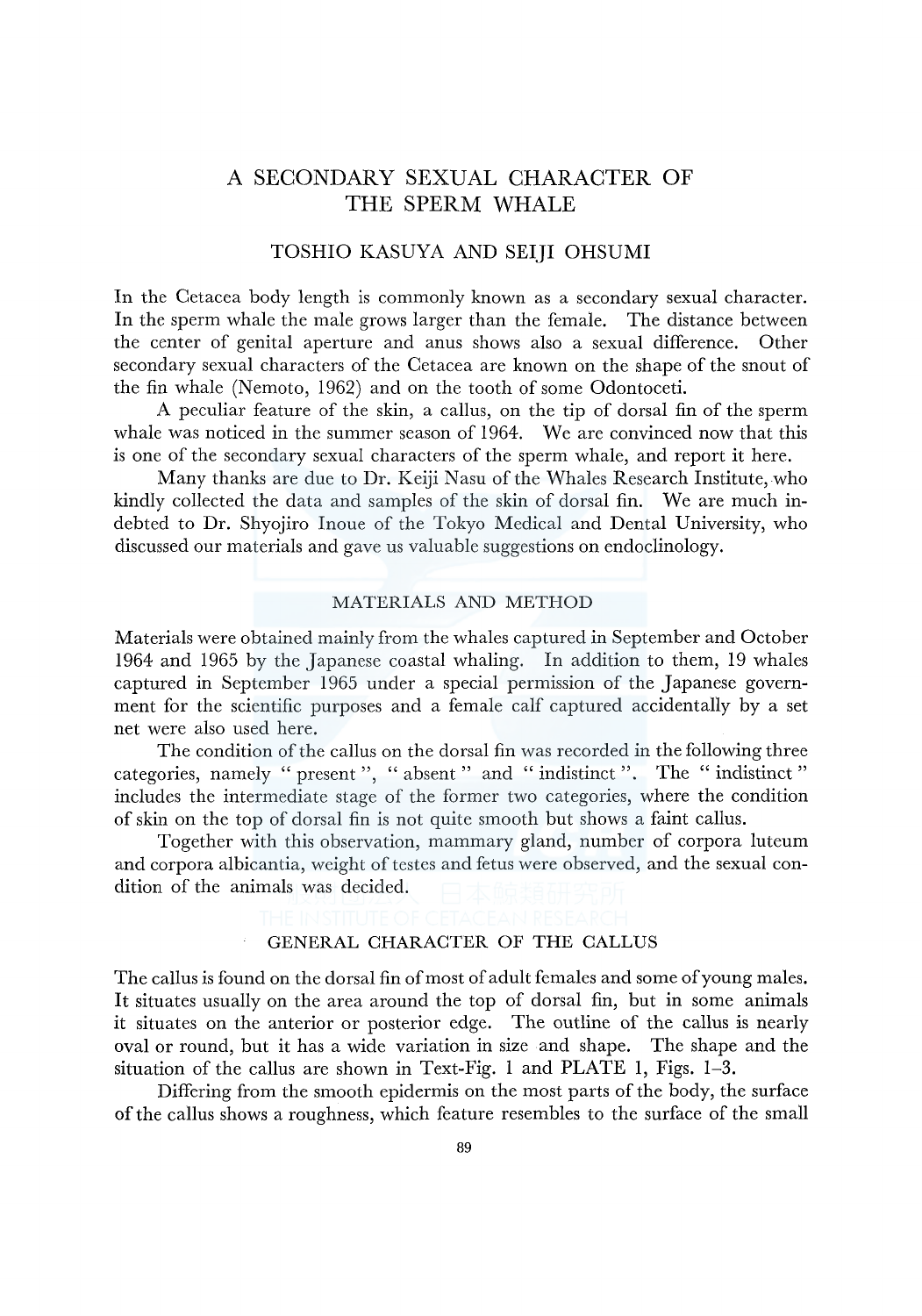callosities of the right whale but the former is not so rough and hard as the latter. The colour of the callus is paler than the other part of skin.

The vertical section of the callus is shown in PLATE I, Fig. 4. The depth of epidermis of the callus is very irregular and is nearly I 7 mm at the thickest part and 5 mm at the thinnest part. The darmal papillae are more developed than those on the other part of skin but do not seem to differ much from the latter. The base of epidermis shows a wave form generally coinciding to that of the surface of callus, but the structure of the dermis and blubber does not show any difference from that of the dorsal fin without callus. And so, we can not think that the callus is a product of diseased skin.

### RELATION TO AGE AND SEXUAL CHARACTERS

Table I shows the change of the frequency of the occurrence of callus in different

age classes. The age was determined by the number of laminations in maxillary tooth which are considered to be accumulated annually (Ohsumi et al., 1963).

In the males callus seems to occur in some young animals, but entirely disappears in all males older than 9 years old. The sexual maturity of the sperm whales is attained at the age of 9 *or* 10 laminations in both sexes (Nishiwaki *et al.,* 1958). The age of the disappearance of callus in males nearly coincides with the age at sexual maturity. In the females, the occurrence of the callus does not show clear relation with the age of whales. However, callus does not seem to appear in the calf.

The relation between the frequency of callus and sexual conditions is shown in Table 2. In the males, maturity is classified by the weight of larger testis, namely the testes which weighs 0.4 kg or less is classified into immature, 0.5 kg-0.9 kg into mature-I which is supposed to include the puberty, and 1.0 kg or more into mature-2 respectively. In the females, puberty includes those which have experienced ovulation but have no experience of pregnancy. The primiparous or multiparous was distinguished by the total number of ovulations and the state of mam-



Fig. 1. Schematic figure of some variations in the position and size of callus (dotted area) on the dorsal fin of the sperm whale (lateral view.)

 $, \mathbb{I}$ 

 $\cdot$  i  $\cdot$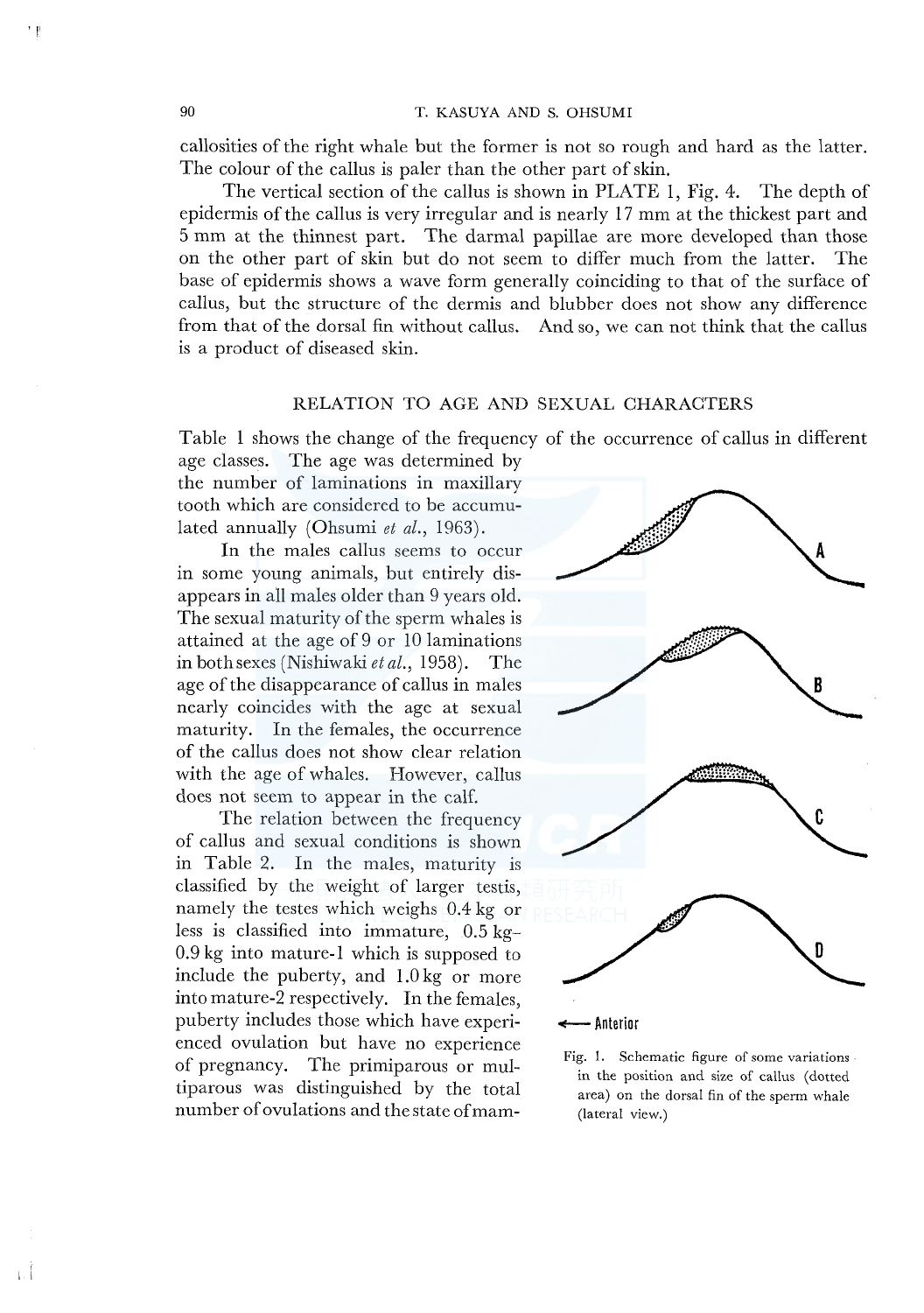mary gland or whether it has experienced lactation or not. Some indistinguishable females are not included in Table 2.

|               | TADLE I. FREQUENCI OCCURRENCE OF THE CALLUS IN AGE CLASSES |   |                          |   |              |             |                |                           |                          |                |     |    |                          |              |     |
|---------------|------------------------------------------------------------|---|--------------------------|---|--------------|-------------|----------------|---------------------------|--------------------------|----------------|-----|----|--------------------------|--------------|-----|
|               | Age                                                        | 0 | 4                        |   | 8            | 9           | 10             | - 11                      | - 12                     | - 13           |     |    | 14 15–24 25–34 35– Total |              |     |
| Male          | absent                                                     |   |                          |   |              | $2^{\circ}$ | $\blacksquare$ | $\sim 10$                 | $\mathbf{1}$             | $\overline{4}$ | - 1 | 9  |                          | 2            | -23 |
|               | indistinct                                                 |   |                          |   |              |             |                |                           |                          |                |     |    |                          |              |     |
|               | present                                                    |   |                          |   |              | 2           |                |                           |                          |                |     |    |                          |              |     |
| Female absent |                                                            |   | $\overline{\phantom{m}}$ | 2 | $\mathbf{1}$ | 4 2         |                | $\overline{2}$            |                          |                |     | З  |                          | $\mathbf{1}$ | 16  |
|               | indistinct                                                 |   |                          |   |              |             | 2              | $\sim$                    |                          | 2              |     |    |                          | 3            |     |
|               | present                                                    |   |                          |   |              | $-$         |                | $\overline{\phantom{a}3}$ | $\overline{\phantom{a}}$ | $\overline{2}$ | -2  | 17 | -4                       | 4            | 35  |

## TABLE 1. FREQUENCY OCCURRENCE OF THE CALLUS IN AGE CLASSES

| TABLE 2. OCCURRENCE OF CALLUS ON THE DORSAL FIN OF SPERM WHALE |  |  |  |  |  |  |  |  |
|----------------------------------------------------------------|--|--|--|--|--|--|--|--|
|----------------------------------------------------------------|--|--|--|--|--|--|--|--|

|            |                                                                                                                                                                      | Callus on the dorsal fin |                |         |       |
|------------|----------------------------------------------------------------------------------------------------------------------------------------------------------------------|--------------------------|----------------|---------|-------|
| <b>Sex</b> | Maturity                                                                                                                                                             | absent                   | indistinct     | present | Total |
| Male       | Immature                                                                                                                                                             | 5                        |                | 3       | 10    |
|            | Mature-1                                                                                                                                                             | 9                        |                |         | 10    |
|            | Mature-2                                                                                                                                                             | 12                       |                |         | 12    |
|            | Total                                                                                                                                                                | 26                       | $\overline{2}$ | 4       | 32    |
| Female     | Immature                                                                                                                                                             | 4                        |                |         | 6     |
|            | Puberty                                                                                                                                                              |                          |                | റ       | 9     |
|            | Primiparous                                                                                                                                                          | 3                        |                | 3       | 6     |
|            | Multiparous                                                                                                                                                          | 6                        |                | 42      | 55    |
|            | Total                                                                                                                                                                | 20                       | 8              | 48      | 76    |
|            | Mature-1; Larger tests weighs $0.5 \text{ kg}$ -0.9 kg.<br>$M_{\rm eff}$ $\Omega_{\rm eff}$ $\Gamma$ and $\Omega_{\rm eff}$ and $\Omega_{\rm eff}$ $\Gamma$ $\Omega$ |                          |                |         |       |

Mature-2 ; Larger tests weighs 1.0 kg or more.

Out of 22 mature males, the callus was observed only in one case which is a newly matured male or in the stage of " mature-1 ". On the other hand, some of the immature males have callus. Although the scarcity of immature samples does not allow to conclude the frequency of the occurrence, the immature males with callus seems not to be so rare. The callus observed in the immature period will disappear after or near the attainment of sexual maturity, and probably the male sex-hormone inhibits the manifestation of the callus.

#### TABLE 3. FREQUENCY OF CALLUS IN SEXUAL CONDITIONS OF THE IN STITUTE MATURE FEMALE ESEARCH

| Callus     | Resting | Pregnant | Lactating | Lact. and preg. | Total |
|------------|---------|----------|-----------|-----------------|-------|
| absent     |         |          |           |                 |       |
| indistinct |         |          |           | $\sim$          |       |
| present    |         |          | 21        | 4               | 39    |
| Total      |         | 16       | 25        |                 | 53    |

Callus occurs on the female whales at every sexual conditions. Table 3 also shows the frequency occurrence of the callus in various sexual conditions of mature females. Fig. 2. is obtained from Tables 2 and 3, and it does not include 5 females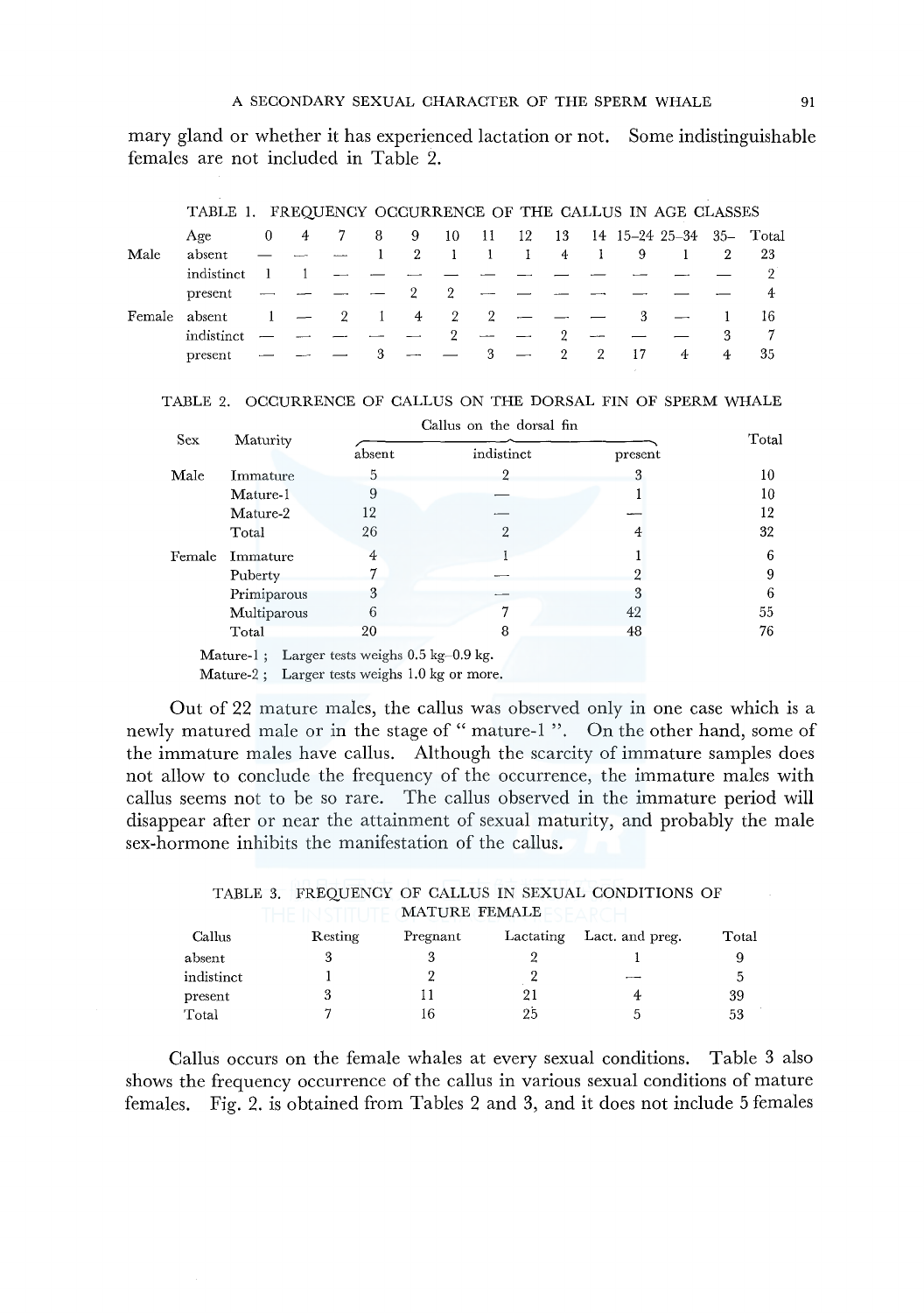#### 92 T. KASUYA AND S. OHSUMI

which are pregnant and lactating simultaneously. This figure shows that, in the females, the manifestation of callus begins in the immature. Its frequency infemales, the manifestation of callus begins in the immature. creases in pregnant and lactating whales, and decreases again in resting whales. There is an immature female with callus, which is suggested to attain soon the puberty. And in the mature females, the formation of callus seems to have some relations with the sexual cycle, although there is no evidence that the manifestation or disappearance of callus is controled directly by some endoclinological factors. When it is assumed, next supposition is possible. Chuzhakina (1961) concluded, after histological observation, that corpus luteum tissue of the pregnant sperm whale begins to degenerate when the fetal length attains to 199 cm. So the secretion of the progesteron can be supposed to decrease in the latter half of the pregnancy as in the case of some mammals. On the other hand, secretion of estrogen, though which is



Fig. 2. Frequency occurrence of the callus in various sexual conditions in females. Whales lactating and pregnant simultaneously are excluded. White: absent, Dot: indistinct, Horizontal line: present.

not studied in the sperm whales, is known in many mammals to increase gradually untill just before the parturition, and it is also secretted in the immature and mature mammals of both sexes in various degree. As mentioned above, callus is found on the immature animals in both sexes and on the mature females, so we prefer to think that estrogen has charge of the manifestation of callus and that androgen inhibits it.

We have rare chances to observe the dersal fin of 7 fetuses (3 males and 4 females, body lengthes 51-108 cm) but callus was not found on them. And there was no callus on the dorsal fin of a new born female calf of which body length was 426 cm. We must get more materials on the fetal and calf stage of the sperm whale, and it is one of the subject to investigate the age when the callus appears on the dorsal fin.

Callus on the dorsal fin in the sperm whale is different from callosities on the mouth parts of the right whale, because in the latter whale they appear already in fetal stage, and they are found in every one.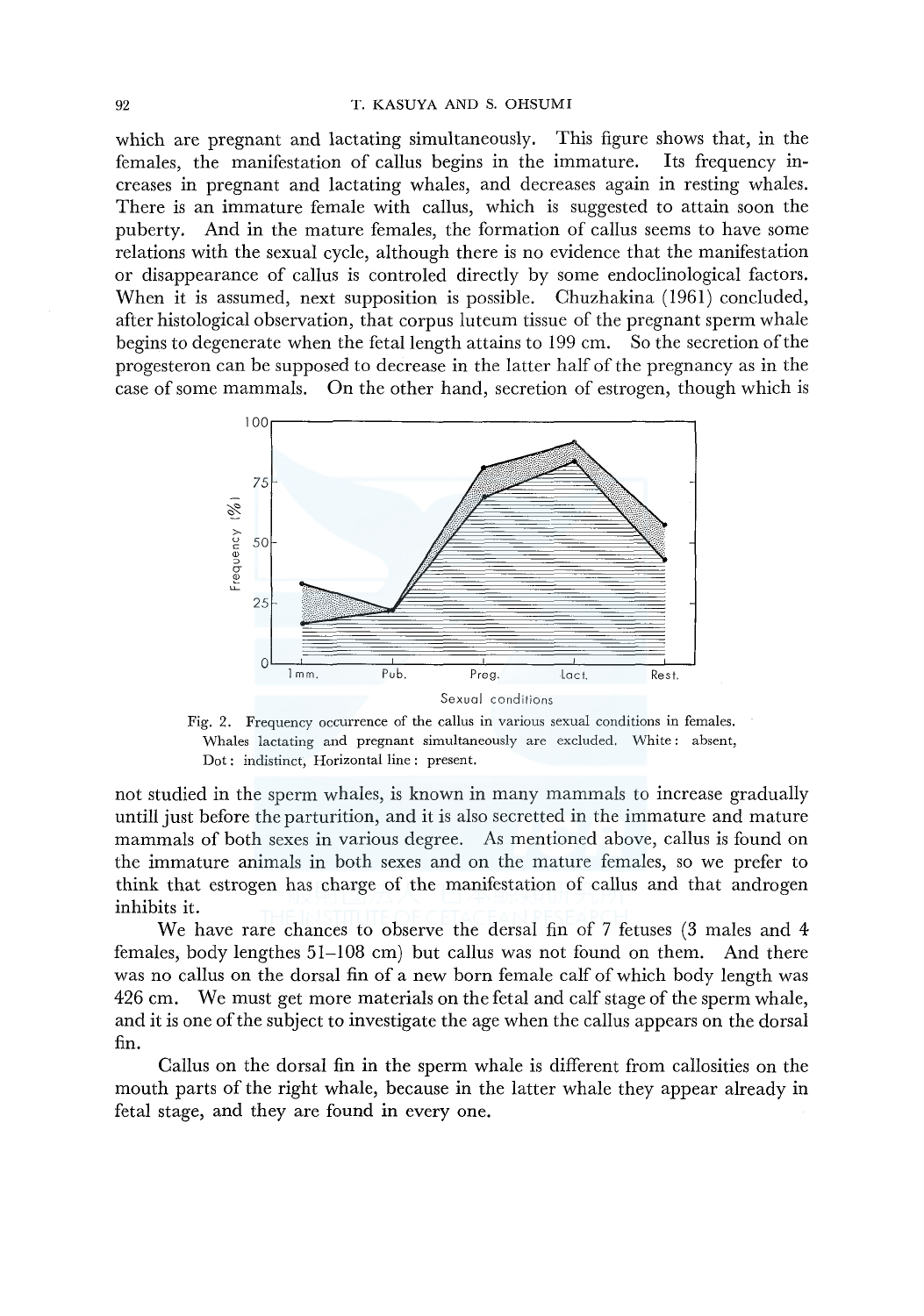#### SUMMARY

A secondary sexual character of the sperm whale is reported based on the materials obtained from the Japanese coastal waters.

1. A callus is formed on the skin near the top of the dorsal fin of some sperm whales.

2. The shape of callus is nearly round or oval, and it is distinguished externally from the usual skin by paler colour and unevenness. Internally, it is characterized by a well developed thick epidermis.

3. The callus is not observed on the fully mature males, but observed on some immature one.

In the females, it occures more often on pregnant and lactating whales than on the immature, pubertal and resting whales.

4. It is presumed that male sexual hormone inhibits the manifestation of the callus, and some female sexual hormone, probably estrogen, stimulates it.

#### REFERENCES

AsDELL, S. A. ( 1946). *Patterns of mammalian reproduction.* 437 p. Comstock Pub. Co., New York.

CHUZHAKINA, E. S. ( 1961). Morfologicheskaya kharakteristika yaichnikov samok Cachalota *(Physeter catodon*  L. 1758) v svyazis opredeleniem vozraska. *Trudi Inst. Mor. Zhivotnith A.N.S.S.S.R.*, 34: 33-55.

NEMOTO, T. (1962). A secondary sexual character of fin whales. *Sci. Rep. Whales Res. Inst.,* 16: 29-34.

NISHIWAKI, M. & HIBIYA, T. (1951). On the sexual maturity of the sperm whale found in the adjacent waters of Japan (1). *Sci. Rep. Whales Res. Inst.,* 6: 153-66.

NISHIWAKI, M., HIBIYA, T. & OHSUMI, S. (1958). Age study of sperm whale based on reading of tooth laminations *Sci. Rep. Whales Res. Inst. ibid.,* 13: 135-53.

NISHIWAKI, M., OHSUMI, S. & MAEDA, Y. (1963). Change of form in the sperm whale accompanied with growth. *Sci. Rep. Whales Res. Inst.,* 17: 1-14.

OHSUMI, S., KASUYA, T. & NISHIWAKI, M. (1963). The accumulation rate of dentinal growth layers in the maxillary tooth of the sperm whale. *Sci. Rep. Whales Res. Inst.,* 17: 15-35.

PARRY, D. A. (1949). The structure of whale blubber and a discussion of its thermal properties. *Quart. ]our. Mier. Sic.,* 90: 13. (Cited by Slipper, 1962).

SLIJPER, E.J. (1962). *Whales,* 475p. Hutchinson Co. London.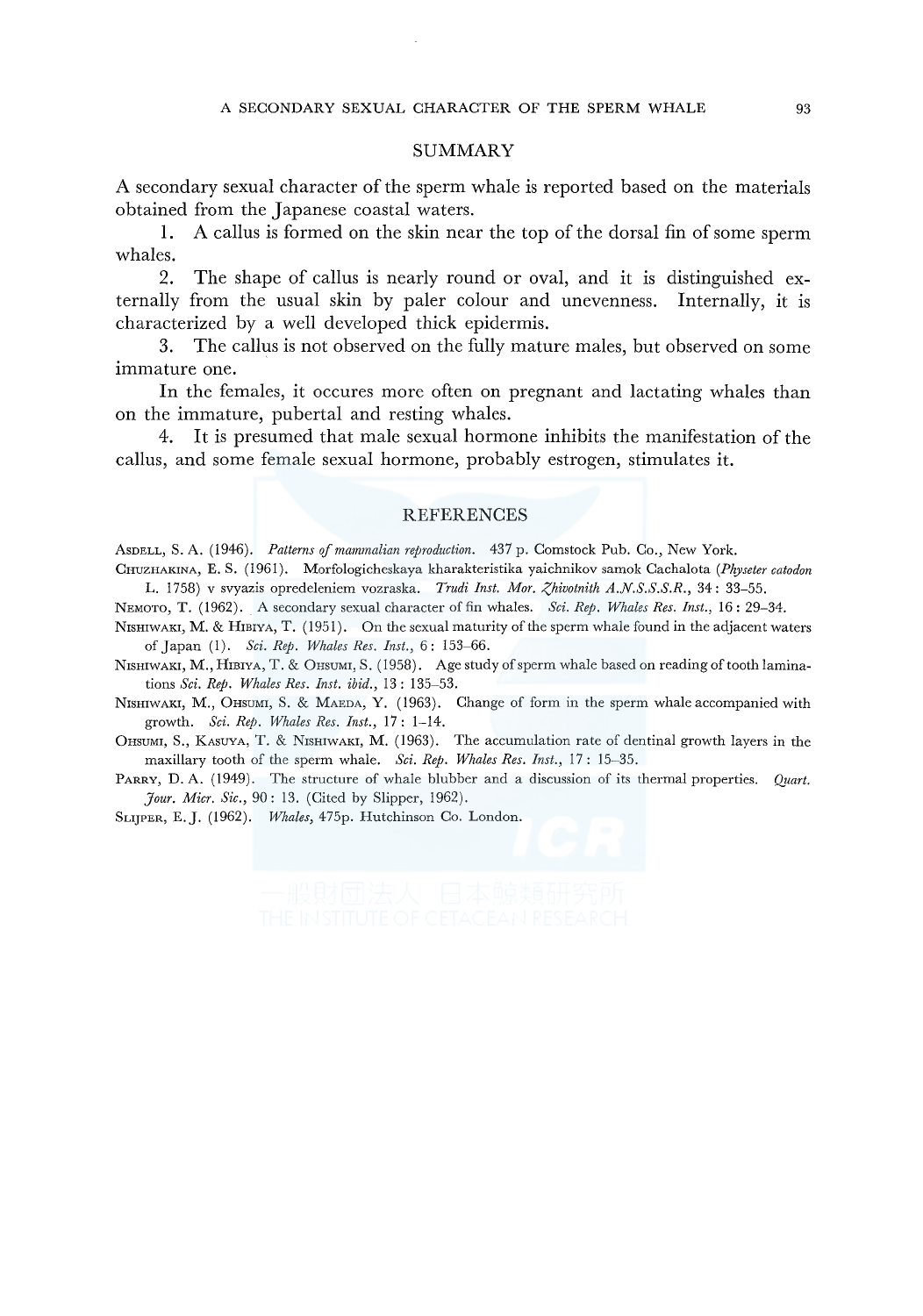## 94 T. KASUYA AND S. OHSUMI

## **EXPLANANATION OF PLATE**

- Fig. **1.** Lateral view of dorsal fin without callus, adult male.
- Fig. 2. Lateral view of dorsal fin with callus, adult female.
- Fig. 3. Dorsal view of dorsal fin with callus, adult female.
- Fig. 4. Section of skin of the dorsal fin through callus, adult female.